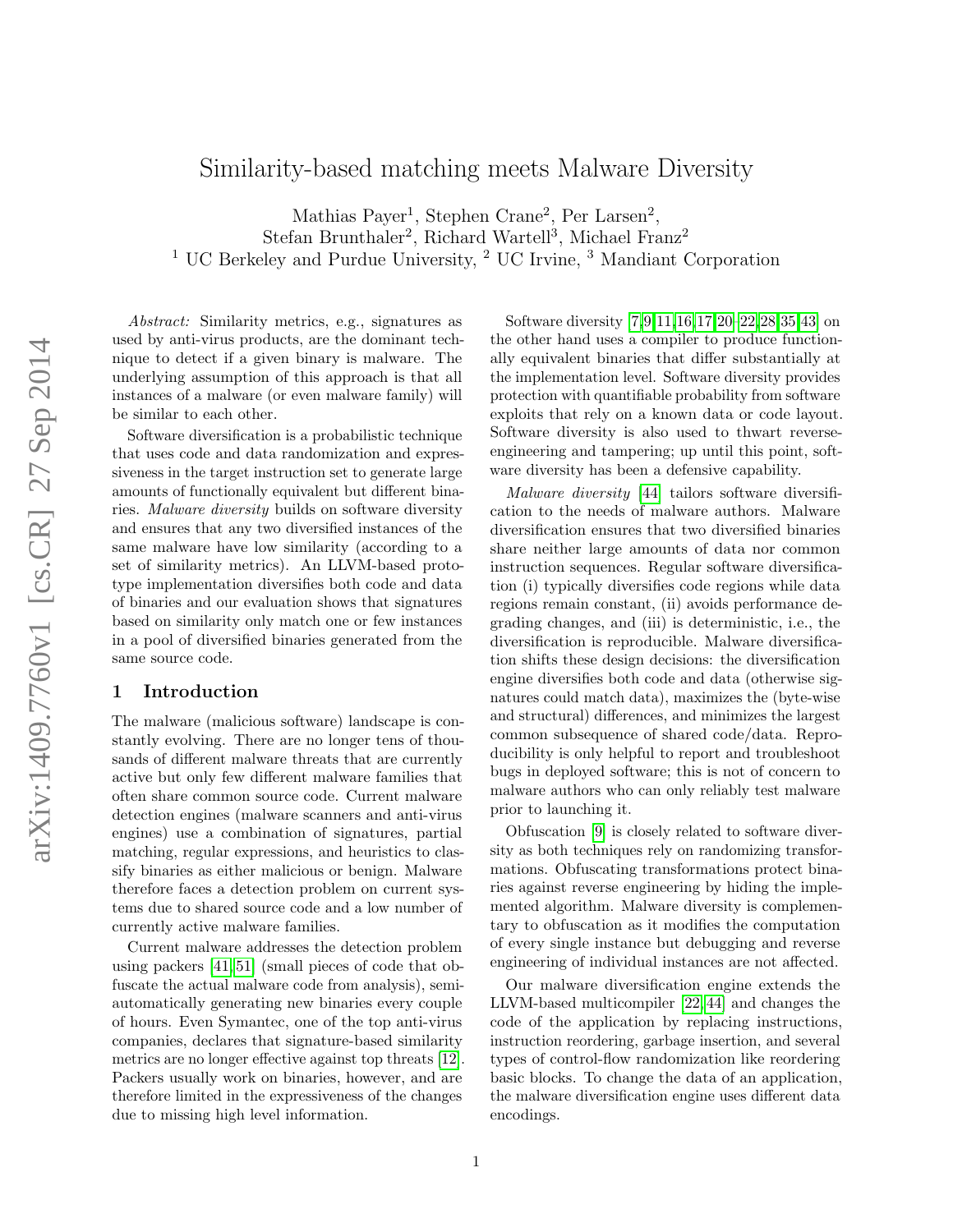The contributions of this paper are as follows:

- 1. a description of malware diversity, a technique that extends software diversification to create malware instances with low similarity to each other;
- 2. a detailed evaluation of a prototype implementation demonstrating the effectiveness of malware diversification along several similarity metrics.

# 2 Background and related work

Malware diversity extends software diversity by combining code and data diversity (to obfuscate data regions along with the code regions). Malware diversification is effective when malware detection mechanisms fail to identify two diversified binaries using the same signature. Put differently, we can measure the effectiveness by finding common features that are present in both diversified malware samples (according to some similarity metric).

## <span id="page-1-2"></span>2.1 Malware detection and evasion

Current malware scanners combine different matching techniques to detect malicious code. Most systems use a combination of different matching techniques like hash based matching (using a cryptographic hash for the entire binary or individual sections of the binary), sequence based matching (if two binaries share a common sequence they are considered equal), expression based matching (if the regular expression matches both binaries they are considered equal), and heuristics based matching (if a binary matches a given heuristic it is considered malicious). This list is based on ClamAV [\[29\]](#page-7-10), a well-known open-source malware scanner; other scanners rely on similar techniques. According to Huang and Tsai [\[23\]](#page-7-11) the average matched pattern length is longer than 25 bytes and only 43 out of more than 83,000 signatures are shorter than 10 bytes. The likelihood of false positives decreases with increased matched pattern length.

Several new approaches for both malware detection and malware matching have been proposed to address the limitations of the existing signature-based techniques. Approaches like malware normalization [\[6\]](#page-7-12) normalize a binary to a common form but are limited to predefined obfuscation patterns and cannot undo high-level transformations like register reallocation.

Heuristics based malware detection tries to match the behavior of a binary to a specific sequence of actions (such as system or library calls) when executed in a sandbox. Malware uses subtle differences between the sandbox and a real system [\[5,](#page-7-13) [18\]](#page-7-14) to detect virtualized platforms [\[14,](#page-7-15) [42,](#page-8-4) [46,](#page-8-5) [48\]](#page-8-6) and

stops execution. Approaches that detect sandbox evasion [\[2,](#page-7-16) [14,](#page-7-15) [24,](#page-7-17) [26,](#page-7-18) [30,](#page-7-19) [34,](#page-7-20) [36\]](#page-8-7) are useful tools for analysts but usually too heavyweight to be used on a consumer's machine.

#### <span id="page-1-0"></span>2.2 Packers and binary polymorphism

A packer [\[25,](#page-7-21) [37,](#page-8-8) [39,](#page-8-9) [45,](#page-8-10) [47\]](#page-8-11) (or crypter) is an application that obfuscates a malicious application with the intention to hide it from malware scanners or to make debugging and reverse engineering harder. Packers are historically based on encryption but moved to oligomoprhic, polymorphic, and metamorphic transformations [\[40,](#page-8-12) [53\]](#page-8-13). Botnet operators can strengthen polymorphic transformations by randomizing them on a per-machine basis, for example by using perl scripts to use non-standard transformation algorithms [\[1\]](#page-7-22).

Since packers are complex to construct, many malware authors reuse existing solutions. Attackers are increasingly shifting to less common packers, customized packers, and obfuscating packers [\[4\]](#page-7-23). However, anti-virus scanners can still detect packed binaries due to their special characteristics. These include "weird" section names, sections with high Shannon's entropy due to compression, few imported functions, and unusual entry code [\[45,](#page-8-10) [54\]](#page-8-14). Finally, many anti-virus scanners can even unpack and scan the payloads of known packers [\[25,](#page-7-21) [37,](#page-8-8) [47\]](#page-8-11), allowing the use of previously discussed detection techniques.

#### <span id="page-1-1"></span>2.3 Software diversification

Software diversification [\[7,](#page-7-1)[9,](#page-7-2)[11,](#page-7-3)[16,](#page-7-4)[17,](#page-7-5)[20–](#page-7-6)[22,](#page-7-7)[28,](#page-7-8)[35,](#page-7-9)[43\]](#page-8-2) is a promising technique. Diversity can be used to (i) increase the resilience of software against attacks [\[7,](#page-7-1)[11,](#page-7-3)[16,](#page-7-4)[17,](#page-7-5)[19](#page-7-24)[–22,](#page-7-7)[28,](#page-7-8)[35,](#page-7-9)[43\]](#page-8-2), to (ii) hide steganographic messages in binaries [\[13\]](#page-7-25), and to (iii) protect software against tampering [\[8\]](#page-7-26). Software diversification constructs functionally equivalent programs that differ in their code and/or data layout. A diversification engine uses several (compiler) techniques to randomize the code and data comprising an application: (i) instruction replacement and reordering, (ii) variable substitution, (iii) register reordering, (iv) control flow changes, (v) adding side-effect free instructions,  $(vi)$  instruction set randomization [\[3,](#page-7-27) [27,](#page-7-28) [50,](#page-8-15) [55\]](#page-8-16),  $(vii)$ instruction stitching [\[38\]](#page-8-17), or (viii) covert computation [\[49\]](#page-8-18). Larsen et al. [\[32\]](#page-7-29) survey the area of automated software diversity in greater detail.

# 3 Malware diversification

Malware diversification [\[44\]](#page-8-3) is a form of software diversification that focuses on avoiding similaritybased detection by malware scanners. To this end, malware diversity modifies code and data regions of binaries. As a result, malware analysts are unable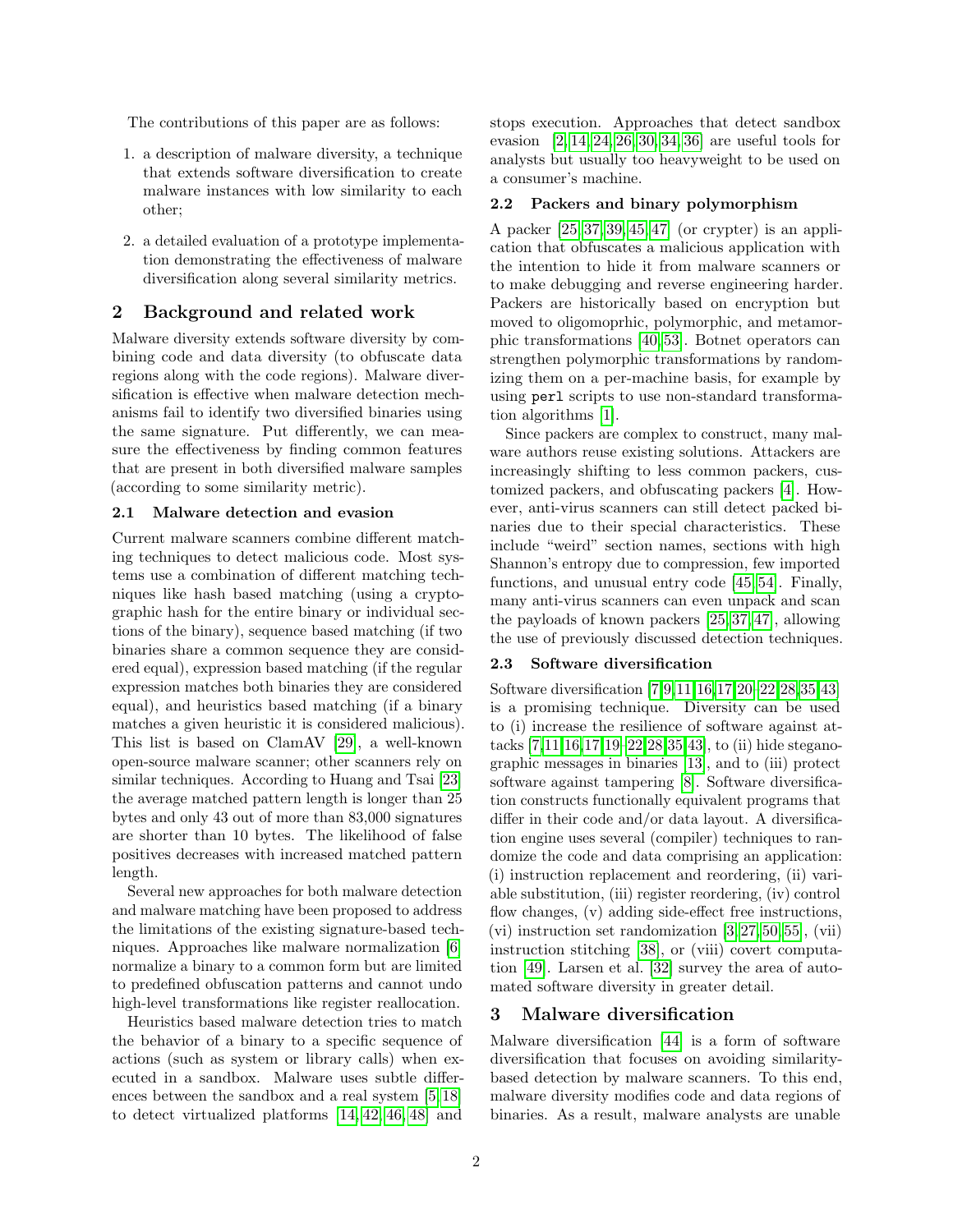to generate a signature that matches more than few instances of a malware, if any two binaries only share few instructions at the same offsets, share no common data, and have dissimilar control flow graphs. A notable difference to other software diversification techniques is that static data must be diversified alongside code and static data (otherwise a signature would just match the static data).

Code diversification for malware builds on existing software diversification mechanisms like instruction replacement, instruction reordering, register reordering, and changing control flow by splitting and reordering basic blocks, inlining, outlining, and adding opaque predicates. Malware diversification configures software diversification to maximize diversity in the generated code and to minimize similarity between multiple diversified binaries.

Data diversification changes the encoding of static data in the binary. Due to limited knowledge of the structure of data, malware diversity resorts to a form of obfuscation [\[9\]](#page-7-2) to hide the actual static data. Our malware diversification engine uses a simple encoding scheme that is applied to static data during compilation. All static data is encoded with a random key and simple arithmetic operations (e.g., xor) decode the data at runtime. The decoding function is diversified along with all other code.

The data diversification presented here is only a simple technique that can be strengthened, e.g., by encrypting the data. Also, most programs have little static data compared to the amount of code. Note that malware diversification does not result in binaries with the same special properties that makes it easy for anti-virus software to detect packers (cf. Section [2.2\)](#page-1-0)—rather, the resulting binaries look like variations of benign programs.

We implemented a simple malware diversification engine on top of the existing multicompiler [\[22,](#page-7-7) [44\]](#page-8-3) that extends the LLVM [\[33\]](#page-7-30) compilation framework version 3.4. The compiler is organized as a sequence of passes which transform the instruction stream. By modifying the existing compiler transformations and adding new ones, we enable malware diversification. Our prototype currently does not use runtime data structure diversification [\[35\]](#page-7-9).

Unlike traditional compiler optimizations that choose whether to transform the code or not based on program analysis, heuristics, and profile feedback, our diversifying transformations use a random number generator to "flip a coin" at every opportunity to diversify. We perform the following forms of diversification: (i) instruction replacement, randomly swapping mov and lea instructions, (ii) instruction reordering, (iii) register reordering, (iv) nop and garbage instruction insertion, (v) control flow randomization and randomizing the layout of basic blocks, and (vi) static data obfuscation. The resulting compiled binary is stripped to remove all symbol names (variable names and function names) in the final diversified binary.

Not only are there several other techniques that we could add to our diversification engine (cf. Section [2.3\)](#page-1-1), the diversity generated by each of the existing passes could also be increased. Consequently, we believe that malware writers will not find it difficult to replicate our approach. The current implementation targets the IA32 ISA but the concept is portable to any instruction set and operating system combination.

## 4 Evaluation

This section evaluates the prototype implementation of our malware diversification engine. Using our prototype implementation and a set of programs we produce 10 diversified instances for each binary and evaluate the similarity between different binaries according to a set of metrics. Unfortunately, a lot of Windows malware is compiled using Visual Studio using the Microsoft  $C/C++$  compiler. These sources are often not compatible to Clang/LLVM due to Microsoft specific intrinsics in system C++ headers. All benchmarks are executed on an Intel Core i3-3770 CPU with 16GB RAM on Debian 7.1 using the Linux 3.6.1 kernel.

We use the following applications: all  $C/C++$  applications of the SPEC CPU2006 benchmarks, kbackdoor (a simple Windows malware), a simple port scanner, pwdump (a Windows password recovery tool for LM and NTLM hashes), and mimikatz (a Windows password recovery tool that targets lsass.exe). We successfully compiled these programs using our diversifying compiler. Some of these programs are very small: the simple port scanner and mimikatz are below 10KB, pwdump and kbackdoor are below 75KB. Only nmap can be considered a "large" binary with 3.4MB. The small size makes is harder for the diversifying compiler to produce a highly diverse population of binaries.

#### 4.1 Common subsequences

Malware matching relies on signatures: common subsequences that classify the malware uniquely (see [Section 2.1\)](#page-1-2). Common subsequences that are present in many (or all) diversified instances are candidates for signatures. We search all instances for common subsequences longer than 10 bytes, resulting in an over-approximation of all possible signatures (e.g., duplicate code, register spill code, instruction sequences that call library routines with common parameters,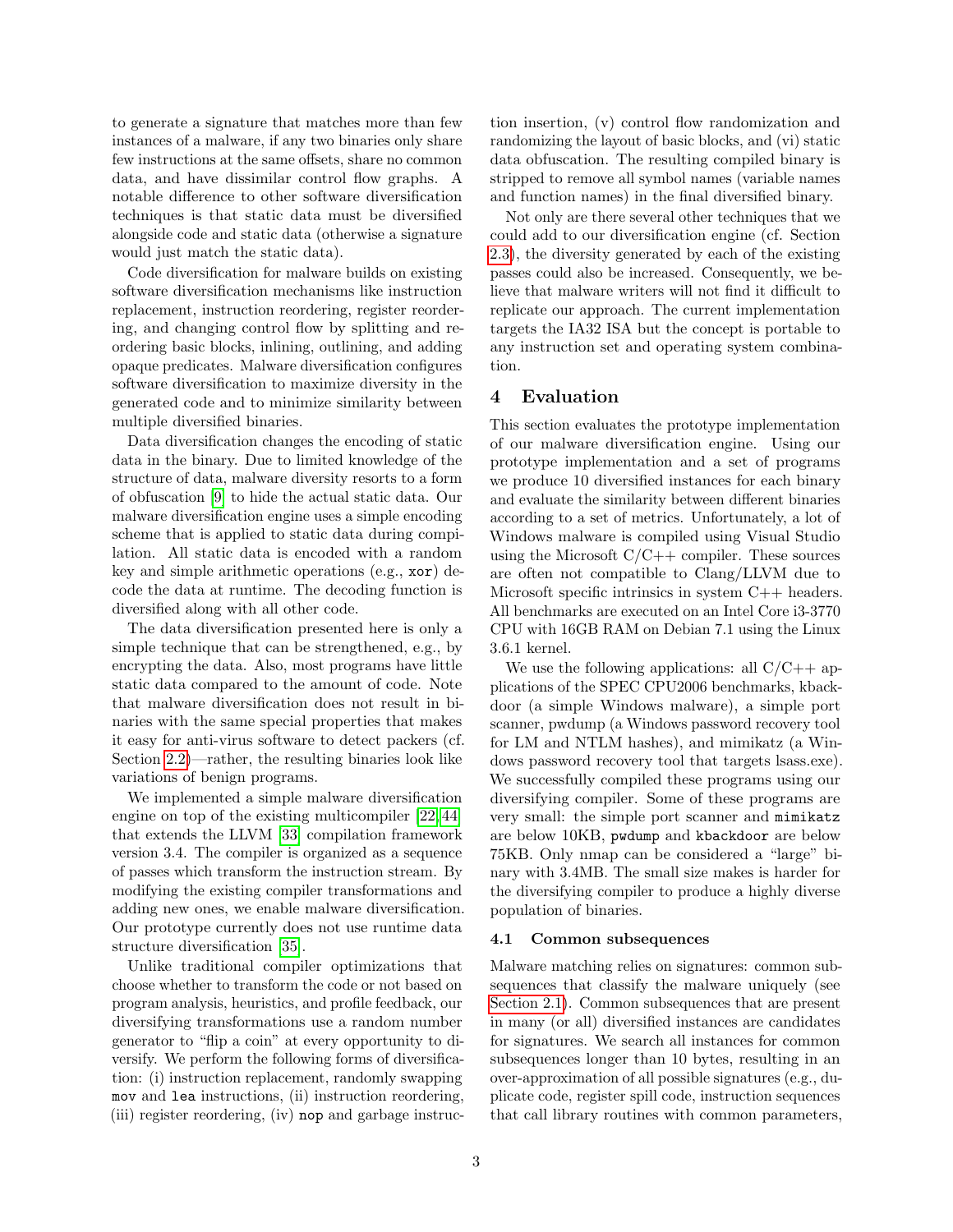

<span id="page-3-0"></span>Figure 1: List of common subsequences for SPEC CPU2006 benchmarks (log scale).

or function prologues and epilogues result in many shared substrings but are often not usable as signatures).

As indicated by Huang and Tsai [\[23\]](#page-7-11) the average signature is longer than 25 bytes; shorter signatures are not unique to the malware and lead to a high number of false positives. [Figure 1](#page-3-0) shows common substrings for diversified versions of SPEC benchmarks shared among a set of 2, 3, 4, or 5 diversified versions. The figure highlights two interesting results: (i) the number of shared subsequences of a given length for a benchmark is lower the more diversified versions are compared (i.e., there are less shared substrings between three diversified binaries than between two) and (ii) the number of shared substrings drops logarithmically with increasing length of the substrings.

The comparison shows that most common sequences are between 10 bytes (10 bytes is the cutoff length) and 20 bytes of length. Most of these short sequences are function epilogues and nop sleds to align the next function to a 16 byte address or nop chains before a function prologue. The number of common subsequences drops drastically with increasing length; only very few subsequences are longer than 30 bytes. This comparison shows the effectiveness of diversification to counter common subsequences in binaries: two different benchmarks can have higher similarity

than three diversified binaries.

We manually looked through the identified subsequences and classified them into one of the following categories: (i) 10 to 15 byte nop sleds to, e.g., align functions to 16 byte offsets, (ii) function call sequences, pushing static arguments or arguments at specific stack offsets, (iii) mov sequences that load/store memory into registers, e.g., to initialize structures, (iv) static start code added by the compiler (e.g., the function that executes before main is called), and (v) potential signatures. We found that there are only few potential signature candidates and all of them use registers where register reordering will introduce diversity for larger sets of binaries.

#### 4.2 Instruction frequencies and n-grams

This similarity metric groups either individual instructions or instruction mnemonics of a binary, removing register information and memory access information (e.g., mov %eax, %ebx and mov %ecx, %eax share the same instruction mnemonic). This histogram can be used as a fingerprint of the malware. We define the similarity measure  $S$  between two binaries  $\sin_1$  and  $\sin_2$  as follows:

$$
\mathbf{freq}(\text{mmem}, B) = \frac{\text{mmem}_{\text{total}}(B)}{\text{instr}_{\text{total}}(B)}
$$

$$
S = 1 - \sum_{\forall i \in \text{instr}} \frac{|\mathbf{freq}(i, \text{bin}_1) - \mathbf{freq}(i, \text{bin}_2)|^2}{2}
$$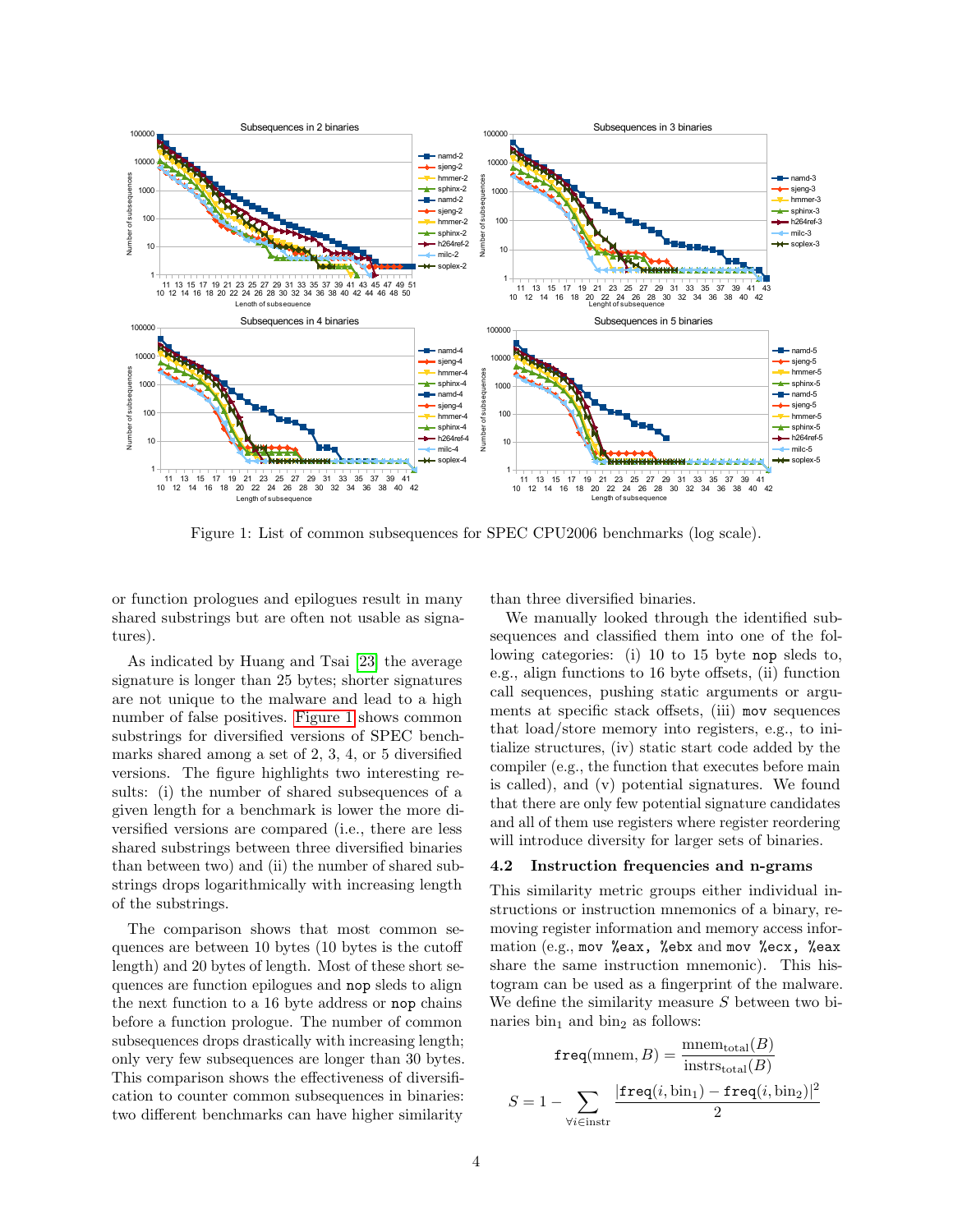The frequency of one instruction (or mnemonic) is the number of times this instruction is used in the binary divided by the total number of instructions. A table of frequencies for each instruction is the histogram of a binary. The similarity between two binaries is defined as the sum of all absolute squared differences between each mnemonic frequencies. Similarity is a natural number between 1 (every mnemonic occurs an equal number of times in both binaries) and 0 (the two binaries share no instruction mnemonics).

In our experiments with the SPEC CPU2006 benchmarks we found that such simple fingerprints (both instruction and mnemonic based similarity) are not significant enough to distinguish diversified binaries of the same program from other programs with high confidence. For many benchmarks the similarity between two different benchmarks is as high as the similarity between two diversified versions of the same benchmark. An interesting observation of this simple fingerprinting experiment is that different programs with different functionality have very high similarity. Only few instructions differ overall.

A straight-forward extension of instruction frequencies are n-gram frequencies where n instructions are bundled together into one class (a 2-gram instruction sequence would be, e.g., a mov followed by a pop). The simple instruction frequency defined above represents the 1-gram frequency. We evaluated the n-gram frequencies for the SPEC benchmarks for  $n \in \{2, 3, 4, 5\}$  and found similar results to  $n = 1$ : n-gram similarity is not significant enough to match diversified versions of the same binary. Actually, n-grams offer slightly lower similarity between diversified versions for  $n > 1$  than for  $n = 1$ .

#### 4.3 Jaccard similarity

Following the results from the naive malware fingerprinting in the previous section we refine our similarity metric and use the Jaccard Similarity (JS) coefficient to compare two binaries.

JS is a statistical metric used to compare the similarity and diversity of two sample sets by dividing the size of the intersection of the two sets with the size of the union of the two sets:

$$
JS(A, B) = \frac{|A \cap B|}{|A \cup B|}
$$

For each binary we construct a set of instruction frequencies, i.e., we count for each instruction type how many times it is used in the binary and we then calculate the JS based on these two sets.

The JS effectively highlights differences between sets in terms of instruction frequences or instuction

|           |      | kbackdoor mimikatz pwdump nmap sps |                             |      |
|-----------|------|------------------------------------|-----------------------------|------|
| kbackdoor | 0.68 | 0.27                               | $0.29$ $0.43$ $0.28$        |      |
| mimikatz  |      | 0.68                               | $0.29$ $0.28$ $0.3$         |      |
| pwdump    |      |                                    | $0.8 \quad 0.27 \quad 0.28$ |      |
| nmap      |      |                                    | $0.71 \quad 0.28$           |      |
| sps       |      |                                    |                             | 0.77 |
|           |      |                                    |                             |      |

<span id="page-4-0"></span>Table 2: Jaccard similarity for our malware set with themselves and with each other. Higher values indicate higher similarity.

types. Two binaries that are exactly the same have a JS of 1 while binaries that share no mnemonics with the same count of instructions have a JS of 0.

[Table 1](#page-5-0) shows the JS coefficient measurements of diversified versions of all  $C/C++$  SPEC CPU2006 benchmarks. Each benchmark is diversified 3 times. If the benchmark is compared with itself then we report the average JS of all three diversified binaries between each other (e.g., for bin1, bin2, bin3 we report the average of bin1-bin2, bin2-bin3, and bin1-bin3). If two different benchmarks are compared then we report the average of all 9 individual JS between each diversified version of the first and second benchmark. JS is somewhat effective: some diversified SPEC benchmarks have a higher similarity with diversified copies of themselves compared to other diversified benchmarks. Some benchmarks (lbm, libquantum, and milc) have similarity with themselves of almost 0.5 or higher. These benchmarks are identifiable due to specific floating point instructions. Other benchmarks that mostly execute integer instructions are hard to identify as the similarity between different diversified binaries is close to (or even lower) than other benchmarks.

[Table 2](#page-4-0) shows the JS similarity for our set of malware programs. Due to the small size of these programs and the single purpose the JS similarity can be used to successfully identify diversified versions. For the two larger programs (kbackdoor and nmap) the difference between the JS similarity for diversified binaries and the JS similarity for different binaries is smaller than for the other benchmarks due to the additional functionality in these programs.

Overall we can conclude that JS is effective in identifying diversified binaries of some (smaller) benchmarks with particular instruction sequences. On the other hand JS cannot be used as a general approach to identify any diversified binary or more complex program. Especially as the sample set of benign binaries grows larger it will be hard to get enough confidence to identify diversified versions of a piece of malware relative to all the benign fingerprints.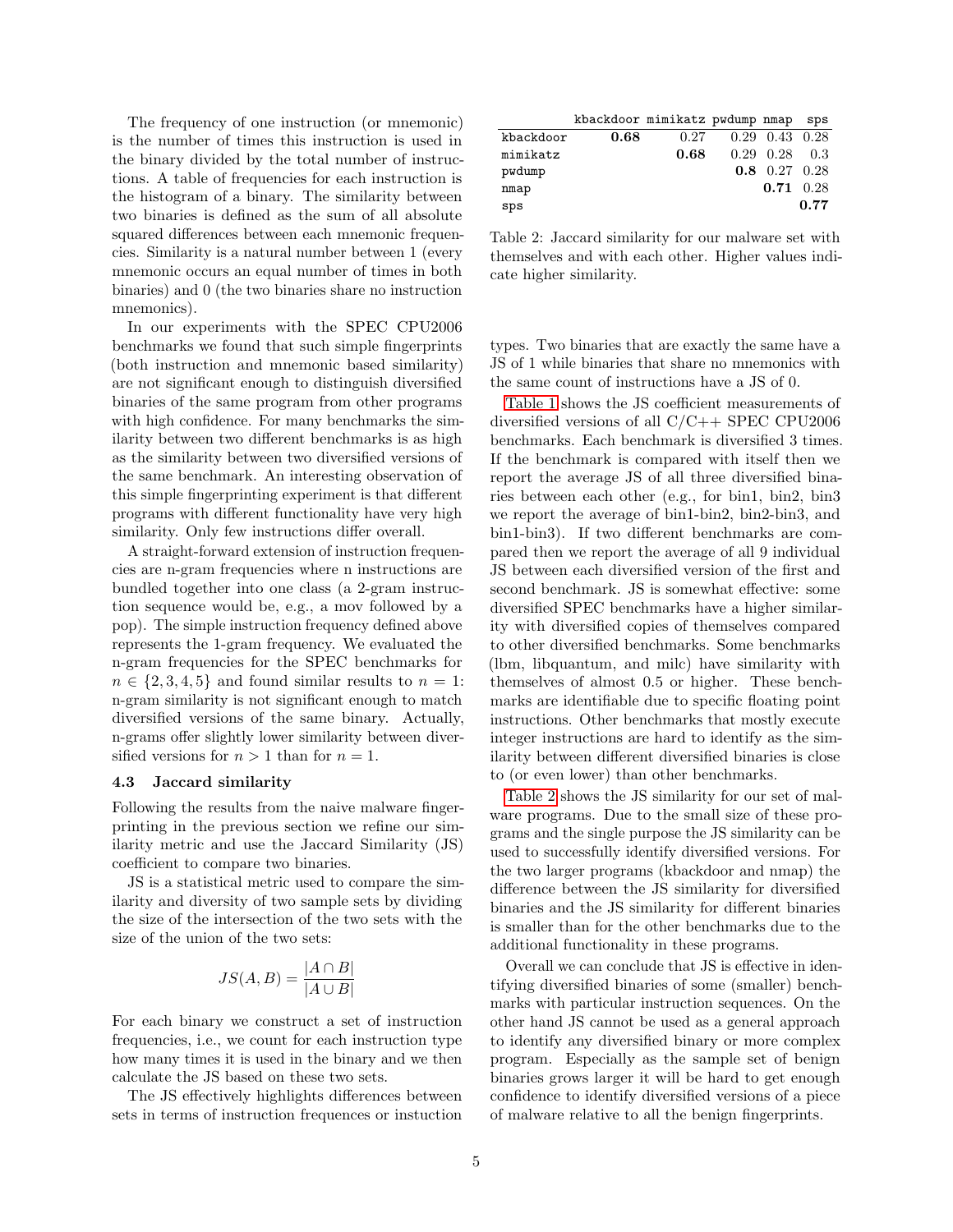|                                                                                                                 | 2 | 3 | 5 | 6 |                                                                                                   | 8 | 9 | 10 | 11 | 12 | 13 | 14                                                          | 15 | 16                       | 17 | 18                  | 19   |
|-----------------------------------------------------------------------------------------------------------------|---|---|---|---|---------------------------------------------------------------------------------------------------|---|---|----|----|----|----|-------------------------------------------------------------|----|--------------------------|----|---------------------|------|
| Xalan (1) <b>0.81</b> 0.34 0.13 0.25 0.34 0.11 0.33 0.12 0.13 0.13 0.12 0.11 0.33 0.34 0.33 0.33 0.13 0.33 0.11 |   |   |   |   |                                                                                                   |   |   |    |    |    |    |                                                             |    |                          |    |                     |      |
| astar(2)                                                                                                        |   |   |   |   | 1.00 0.15 0.24 0.34 0.12 0.33 0.11 0.13 0.13 0.14 0.13 0.32 0.34 0.32 0.33 0.13 0.33 0.12         |   |   |    |    |    |    |                                                             |    |                          |    |                     |      |
| bzip2(3)                                                                                                        |   |   |   |   | 0.38 0.24 0.34 0.11 0.34 0.12 0.14 0.15 0.14 0.12 0.32 0.34 0.33 0.33 0.14 0.34 0.12              |   |   |    |    |    |    |                                                             |    |                          |    |                     |      |
| deallI(4)                                                                                                       |   |   |   |   | 0.62 0.33 0.11 0.33 0.11 0.13 0.13 0.12 0.11 0.32 0.34 0.33 0.34 0.13 0.34 0.12                   |   |   |    |    |    |    |                                                             |    |                          |    |                     |      |
| $\rm gcc~(5)$                                                                                                   |   |   |   |   | 1.00 0.12 0.33 0.11 0.14 0.13 0.12 0.12 0.32 0.33 0.33 0.33 0.13 0.34 0.11                        |   |   |    |    |    |    |                                                             |    |                          |    |                     |      |
| gobmk(6)                                                                                                        |   |   |   |   | $0.33$ $0.34$ $0.12$ $0.13$ $0.14$ $0.12$ $0.11$ $0.32$ $0.33$ $0.33$ $0.34$ $0.13$ $0.34$ $0.12$ |   |   |    |    |    |    |                                                             |    |                          |    |                     |      |
| h264ref(7)                                                                                                      |   |   |   |   | 1.00 0.12 0.13 0.13 0.12 0.11 0.32 0.35 0.35 0.34 0.12 0.33 0.12                                  |   |   |    |    |    |    |                                                             |    |                          |    |                     |      |
| $h$ mmer $(8)$                                                                                                  |   |   |   |   |                                                                                                   |   |   |    |    |    |    | 0.33 0.13 0.13 0.12 0.12 0.32 0.34 0.32 0.34 0.13 0.34 0.12 |    |                          |    |                     |      |
| lbm(9)                                                                                                          |   |   |   |   |                                                                                                   |   |   |    |    |    |    | 0.39 0.13 0.13 0.11 0.32 0.33 0.33 0.33 0.14 0.33 0.12      |    |                          |    |                     |      |
| libquantum $(10)$                                                                                               |   |   |   |   |                                                                                                   |   |   |    |    |    |    | 0.38 0.13 0.12 0.32 0.34 0.33 0.33 0.14 0.33 0.12           |    |                          |    |                     |      |
| mcf $(11)$                                                                                                      |   |   |   |   |                                                                                                   |   |   |    |    |    |    | 0.36 0.12 0.32 0.33 0.32 0.33 0.13 0.33 0.12                |    |                          |    |                     |      |
| milc $(12)$                                                                                                     |   |   |   |   |                                                                                                   |   |   |    |    |    |    | 0.33 0.33 0.33 0.32 0.33 0.13 0.33 0.12                     |    |                          |    |                     |      |
| namd $(13)$                                                                                                     |   |   |   |   |                                                                                                   |   |   |    |    |    |    | 0.96 0.34 0.32 0.33 0.13 0.34 0.11                          |    |                          |    |                     |      |
| omnetpp $(14)$                                                                                                  |   |   |   |   |                                                                                                   |   |   |    |    |    |    | 0.99 0.34 0.33 0.14 0.33 0.12                               |    |                          |    |                     |      |
| perlbench (15)                                                                                                  |   |   |   |   |                                                                                                   |   |   |    |    |    |    |                                                             |    | 0.97 0.33 0.12 0.33 0.12 |    |                     |      |
| porvray $(16)$                                                                                                  |   |   |   |   |                                                                                                   |   |   |    |    |    |    |                                                             |    |                          |    | 1.00 0.13 0.34 0.12 |      |
| sjeng $(17)$                                                                                                    |   |   |   |   |                                                                                                   |   |   |    |    |    |    |                                                             |    |                          |    | 0.37 0.33 0.12      |      |
| soplex $(18)$                                                                                                   |   |   |   |   |                                                                                                   |   |   |    |    |    |    |                                                             |    |                          |    | 0.99 0.12           |      |
| sphinx $(19)$                                                                                                   |   |   |   |   |                                                                                                   |   |   |    |    |    |    |                                                             |    |                          |    |                     | 0.34 |
|                                                                                                                 |   |   |   |   |                                                                                                   |   |   |    |    |    |    |                                                             |    |                          |    |                     |      |

<span id="page-5-0"></span>Table 1: Jaccard similarity for all C/C++ SPEC benchmarks with themselves and with each other.

As a potential countermeasure malware diversity can decrease the JS by adding additional garbage instructions alongside the diversified instructions. Attackers can deliberately choose the type and number of garbage instructions to minimize the JS score as described by De Sutter et al. [\[52\]](#page-8-19). Such a scheme distorts the fingerprint of a given binary and lowers the utility of the JS metric. The implementation of this additional distortion tactic is left as future work.

## 4.4 Graph based similarity

Bindiff is a plugin for the Interactive DisAssembler (IDA) that compares two binaries and evaluates their structural similarity based on a set of graph based matching techniques. Bindiff works by recovering and comparing approximations of the actual controlflow and call graphs of two diversified binaries. The core algorithm is described in the original bindiff paper [\[15\]](#page-7-31). Since bindiff is a commercial tool, now developed by Google, we expect substantial improvements have been made in the interim.

Due to the graph-based comparision approach, bindiff is unaffected by those of our diversification techniques that leave the flow of control unaffected.

[Table 3](#page-6-0) shows the similarity of a subset of the SPEC benchmarks and our malware set. When comparing diversified versions of the same program we use a set of 5 diversified versions and report the lowest similarity in this set. In our tests, bindiff showed similar similarity across diversified versions.

In general, bindiff achieves a higher similarity than the Jaccard similarity due to the combination of multiple different matching algorithms (including some graph-based matching). On the other hand even bindiff cannot detect very high similarity (the maximum similarity is 53.8%). Bindiff-like similarity metrics can be used to defeat diversity but at the price of additional manual analysis; it takes several minutes to analyze a pair of binaries by hand using IDA Pro and bindiff, resulting in the reported low similarity numbers.

We identified function calls to system libraries (e.g. libc) as a major source of structural information that assisted bindiff in computing similarity. We plan to substantially extend our set of transformations that add structural diversity to binaries. In particular, our experiments indicate that calling library functions through randomly generated wrapper functions substantially affects similarities reported by bindiff. Coppens et al. [\[10\]](#page-7-32) studied structural transformations that defeat bindiff to protect software patches against reverse engineering; we can benefit from this catalog. An additional, orthogonal diversification technique weaves a benign application into the diversified malware and interleaves the instruction stream of both programs using unused resources in the malicious program to execute additional superfluous computation.

#### 5 Discussion

Diversity reduces the similarity between different instances of a binary enough to disable direct, similarity-based matching. Malware diversification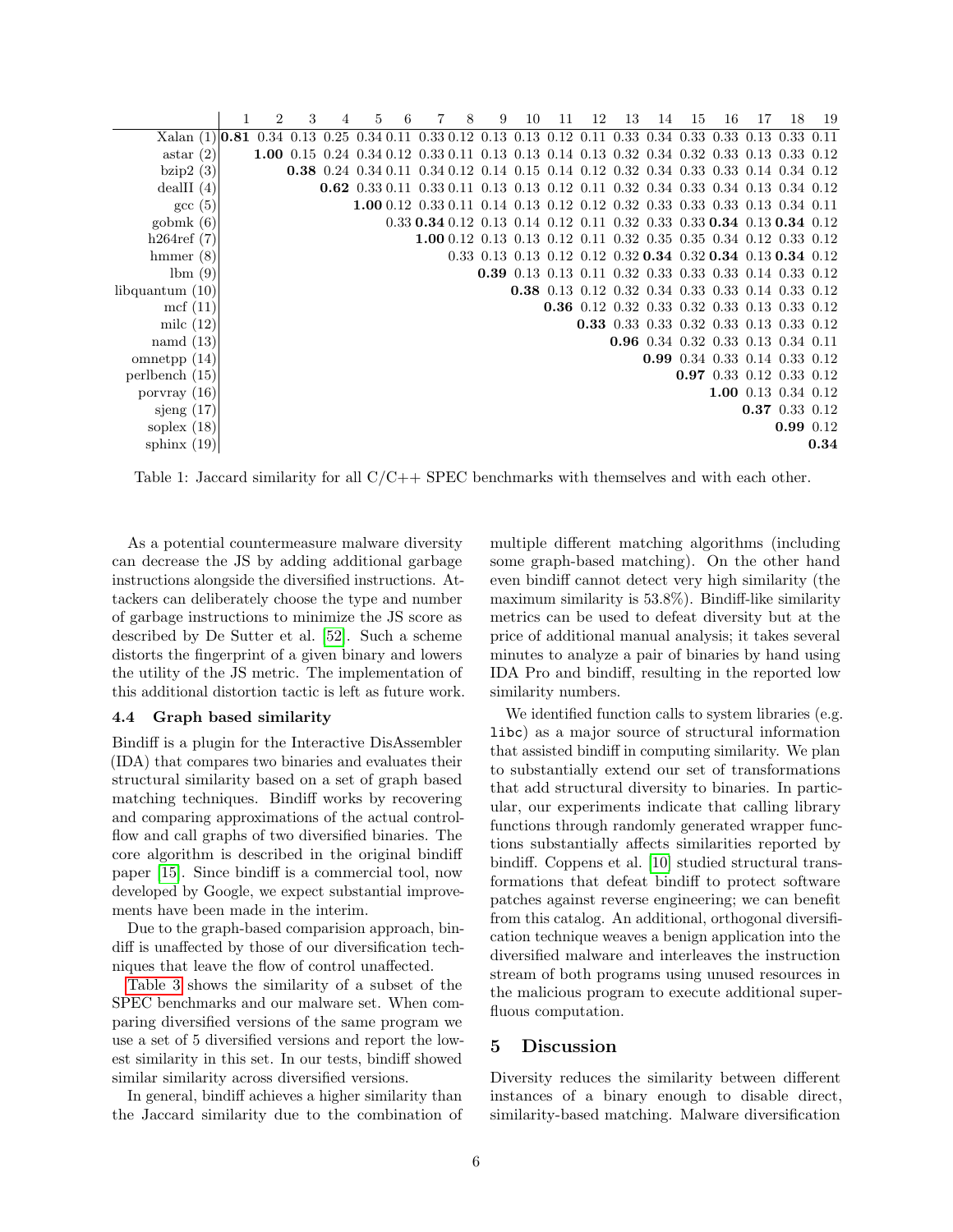|                  | 2 | 3 | 4 | 5 | 6 | 8 | 9 | 10 | 11 | 12                                                                                                              | 13                      | 14    |
|------------------|---|---|---|---|---|---|---|----|----|-----------------------------------------------------------------------------------------------------------------|-------------------------|-------|
| astar(1)         |   |   |   |   |   |   |   |    |    | $0.432$ $0.118$ $0.064$ $0.067$ $0.052$ $0.085$ $0.109$ $0.085$ $0.128$ $0.051$ $0.109$ $0.040$ $0.104$ $0.086$ |                         |       |
| bzip2(2)         |   |   |   |   |   |   |   |    |    | 0.310 0.046 0.050 0.042 0.112 0.099 0.085 0.095 0.048 0.084 0.049 0.107 0.074                                   |                         |       |
| h264ref(3)       |   |   |   |   |   |   |   |    |    | 0.363 0.109 0.012 0.026 0.048 0.023 0.089 0.018 0.055 0.014 0.046 0.105                                         |                         |       |
| hmmer $(4)$      |   |   |   |   |   |   |   |    |    | 0.396 0.010 0.027 0.048 0.025 0.093 0.020 0.056 0.023 0.052 0.126                                               |                         |       |
| kbackdoor $(5)$  |   |   |   |   |   |   |   |    |    | 0.377 0.076 0.065 0.090 0.028 0.311 0.037 0.359 0.037 0.025                                                     |                         |       |
| lbm(6)           |   |   |   |   |   |   |   |    |    | 0.440 0.115 0.244 0.062 0.139 0.090 0.107 0.098 0.037                                                           |                         |       |
| libquantum $(7)$ |   |   |   |   |   |   |   |    |    | 0.394 0.103 0.105 0.070 0.108 0.067 0.099 0.083                                                                 |                         |       |
| mcf(8)           |   |   |   |   |   |   |   |    |    | 0.331 0.056 0.130 0.071 0.141 0.080 0.035                                                                       |                         |       |
| milc $(9)$       |   |   |   |   |   |   |   |    |    | 0.381 0.034 0.109 0.033 0.103 0.110                                                                             |                         |       |
| minikatz(10)     |   |   |   |   |   |   |   |    |    | 0.502 0.060 0.413 0.048 0.027                                                                                   |                         |       |
| namd $(11)$      |   |   |   |   |   |   |   |    |    | 0.538 0.043 0.101 0.074                                                                                         |                         |       |
| pwdump(12)       |   |   |   |   |   |   |   |    |    |                                                                                                                 | $0.482$ $0.046$ $0.022$ |       |
| sjeng $(13)$     |   |   |   |   |   |   |   |    |    |                                                                                                                 | 0.343 0.073             |       |
| sphinx $(14)$    |   |   |   |   |   |   |   |    |    |                                                                                                                 |                         | 0.402 |

<span id="page-6-0"></span>Table 3: Similarity of diversified versions according to bindiff.

can use existing degrees of freedom in the compilation process and the resulting binaries to adapt to newly proposed counter measures and use additional diversification (or garbage insertion). This situation will result in yet another security arms race between attackers and defenders until either the diversity in the compilation process is exhausted (which is unlikely) or malware diversity will circumvent all detection mechanisms.

A possible countermeasure is a canonicalization of diversified binaries that undoes individual diversifications. In case of nop insertion, we recognize that stripping all nops from a binary<sup>[1](#page-6-1)</sup> does not produce the original binary before diversification. The reason being that we cannot distinguish between nops inserted during diversifications and nops inserted for other purposes (e.g., alignment). However, stripping out nops leaves us with a "canonical" version of the binary in the sense that all similar binaries diversified with nop insertion result in the same canonical binary. A similar argument holds for instruction replacement, instruction reordering and register assignment reordering. In case of instruction reordering, we can canonicalize the binary by computing instruction histograms (using only instruction mnemonics in the presence of register assignment reordering) and then match up basic blocks using the control flow graph.

In general, we note that the relationship between diversified and canonicalized binaries is not bijective; that two diversified binaries map to the same canonical representation makes it likely, but not certain, that they share the same source code. Furthermore, reordering more code features (registers, instructions, basic blocks, functions) increases the likelihood of two, distinct programs having the same canonical representation. Even though this makes false positives a potential concern, we expect that a diversificationaware matching strategy based on canonicalization is more accurate than any diversification-oblivious attempt at classifying binaries. On the other hand, randomly inserting instruction sequences from benign applications reduces our ability to compute a canonical version of binaries. We plan to evaluate this type of defense as future work.

## 6 Conclusion

Malware detection engines rely on effective and efficient similarity metrics to classify binaries as malicious or benign. Malware diversity uses software diversity to break this assumption and randomly diversifies both code and data of programs. Similaritybased metrics are no longer effective due to the variations in the binary layout; our experiments confirm that malware diversity results in very short common subsequences and breaks other similarity metrics as well. The structural metrics used by bindiff, on the other hand, are not efficient to compute.

Malware diversity enables a new class of malware that generates a virtually unlimited number of unique malware instances. Our experiments and the discussion of protective measurments show that malware diversity is powerful enough to counter new detection mechanisms by exploiting additional opportunities for diversification.

## 7 Acknowledgments

We thank Todd M. Jackson and Andrei Homescu for their work on the multicompiler, Thomas R. Gross, Dan Caselden, Lenx Tao Wei, and Dawn Song for feedback, discussions, and comments.

<span id="page-6-1"></span><sup>1</sup>Our discussion relies on disassembly of malware which often employs anti-disassembly techniques. We consider this an orthogonal concern and refer to other solutions, e.g. [\[31\]](#page-7-33).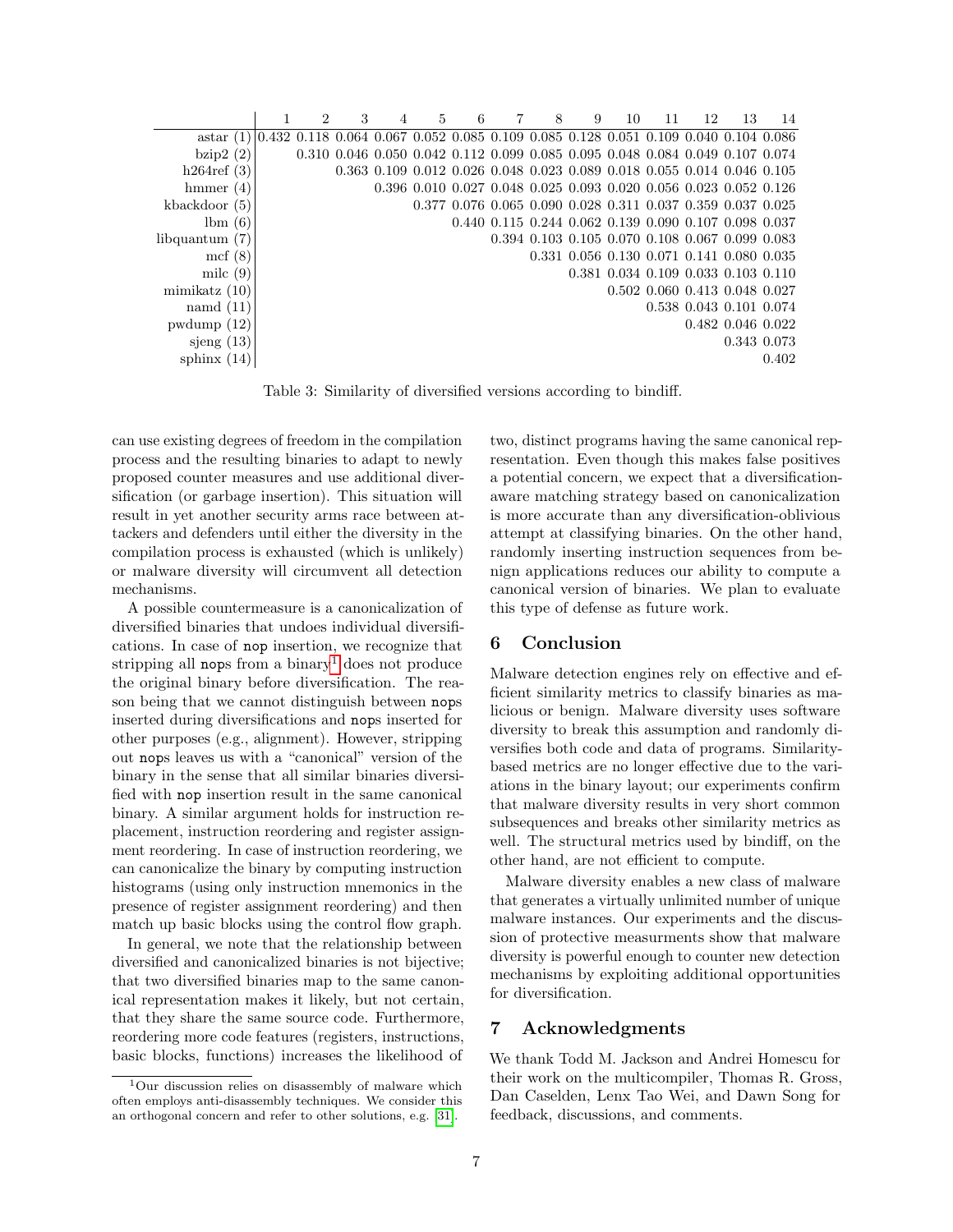## References

- <span id="page-7-22"></span>[1] Anonymous. Iama a malware coder and botnet operator, ama. [http://www.reddit.com/r/IAmA/comments/sq7cy/](http://www.reddit.com/r/IAmA/comments/sq7cy/iama_a_malware_coder_and_botnet_operator_ama/) [iama\\_a\\_malware\\_coder\\_and\\_botnet\\_operator\\_ama/](http://www.reddit.com/r/IAmA/comments/sq7cy/iama_a_malware_coder_and_botnet_operator_ama/), May 2012.
- <span id="page-7-16"></span>[2] Balzarotti, D., Cova, M., Karlberger, C., Kirda, E., Kruegel, C., and Vigna, G. Efficient detection of split personalities in malware. In NDSS'10: Proc. Network and Distributed System Security Symp. (2010).
- <span id="page-7-27"></span>[3] Barrantes, E. G., Ackley, D. H., Forrest, S., and STEFANOVI, D. Randomized instruction set emulation. ACM Transactions on Information System Security 8 (2005), 3–40.
- <span id="page-7-23"></span>[4] Bustamante, P. Packer (r)evolution, 2008. [http://](http://research.pandasecurity.com/packer-revolution) [research.pandasecurity.com/packer-revolution](http://research.pandasecurity.com/packer-revolution).
- <span id="page-7-13"></span>[5] Chen, X., Andersen, J., Mao, Z. M., Bailey, M., and Nazario, J. Towards an Understanding of Anti-Virtualization and Anti-Debugging Behavior in Modern Malware. In DSN'08: Proc. 38th Annual IEEE Int. Conf. on Dependable Systems and Networks (June 2008), pp. 177–186.
- <span id="page-7-12"></span>[6] Christodorescu, M., Kinder, J., Jha, S., Katzenbeisser, S., and Veith, H. Malware normalization. Tech. rep., Technische Universität München, 2005.
- <span id="page-7-1"></span>[7] Cohen, F. B. Operating system protection through program evolution. Comput. Secur. 12, 6 (1993), 565– 584.
- <span id="page-7-26"></span>[8] Collberg, C., Martin, S., Myers, J., and Nagra, J. Distributed application tamper detection via continuous software updates. In Proceedings of the 28th Annual Computer Security Applications Conference (2012), ACSAC '12, pp. 319–328.
- <span id="page-7-2"></span>[9] COLLBERG, C., THOMBORSON, C., AND LOW, D. A taxonomy of obfuscating transformations. Technical Report 148, Department of Computer Science, University of Auckland, New Zealand, July 1997.
- <span id="page-7-32"></span>[10] COPPENS, B., SUTTER, B. D., AND MAEBE, J. Feedbackdriven binary code diversification. TACO 9, 4 (2013), 24.
- <span id="page-7-3"></span>[11] Cox, B., Evans, D., Filipi, A., Rowanhill, J., Hu, W., Davidson, J., Knight, J., Nguyen-Tuong, A., and Hiser, J. N-variant systems: a secretless framework for security through diversity. In Proceedings of the 15th conference on USENIX Security Symposium - Volume 15 (2006), USENIX-SS'06.
- <span id="page-7-0"></span>[12] DYE, B. Symantec Develops New Attack on Cy-<br>berhacking. http://online.wsj.com/news/articles/ [http://online.wsj.com/news/articles/](http://online.wsj.com/news/articles/SB10001424052702303417104579542140235850578) [SB10001424052702303417104579542140235850578](http://online.wsj.com/news/articles/SB10001424052702303417104579542140235850578), 2014.
- <span id="page-7-25"></span>[13] EL-KHALIL, R., AND KEROMYTIS, A. D. Hydan: Hiding information in program binaries. In ICICS'04: Int. Conf. on Information and Communications Security (2004).
- <span id="page-7-15"></span>[14] FERRIE, P. Attacks on virtual machine emulators. [http: // www. symantec. com/ avcenter/ reference/](http://www.symantec.com/avcenter/reference/Virtual_Machine_Threats.pdf) [Virtual\\_ Machine\\_ Threats. pdf](http://www.symantec.com/avcenter/reference/Virtual_Machine_Threats.pdf) (2006).
- <span id="page-7-31"></span>[15] Flake, H. Structural comparison of executable objects. In DIMVA'04.
- <span id="page-7-4"></span>[16] Forrest, S., Somayaji, A., and Ackley, D. H. Building diverse computer systems. In Workshop on Hot Topics in Operating Systems (1997), pp. 67–72.
- <span id="page-7-5"></span>[17] Franz, M. E unibus pluram: massive-scale software diversity as a defense mechanism. In Proc. 2010 workshop on New security paradigms (2010), NSPW '10, pp. 7–16.
- <span id="page-7-14"></span>[18] Garfinkel, T., Adams, K., Warfield, A., and Franklin, J. Compatibility is not transparency: Vmm detection myths and realities. In HOTOS'07: Proc. 11th USENIX workshop on Hot topics in operating systems (2007), pp. 6:1–6:6.
- <span id="page-7-24"></span>[19] Geer, D., Pfleeger, C. P., Schneier, B., Quarterman, J. S., Metzger, P., Bace, R., and Gutmann, P. CyberInsecurity: The cost of monopoly – how the dominance of Microsoft's products poses a risk to security. Computer & Communications Industry Association Report (2003).
- <span id="page-7-6"></span>[20] Giuffrida, C., Kuijsten, A., and Tanenbaum, A. S. Enhanced operating system security through efficient and fine-grained address space randomization. In Proceedings of the 21st USENIX Conference on Security Symposium (Berkeley, CA, USA, 2012), Security'12, USENIX Association, pp. 40–40.
- [21] Hiser, J., Nguyen-Tuong, A., Co, M., Hall, M., and DAVIDSON, J. W. Ilr: Where'd my gadgets go? In IEEE Symposium on Security and Privacy (2012), pp. 571–585.
- <span id="page-7-7"></span>[22] Homescu, A., Neisius, S., Larsen, P., Brunthaler, S., and Franz, M. Profile-guided automated software diversity. In Proceedings of the 2013 IEEE/ACM International Symposium on Code Generation and Optimization (2013), CGO'13.
- <span id="page-7-11"></span>[23] Huang, N.-F., and Tsai, W.-Y. SHOCK: A worst-case ensured sub-linear time pattern matching algorithm for inline anti-virus scanning. In ICC (2010), IEEE, pp. 1–5.
- <span id="page-7-17"></span>[24] Johnson, N. M., Caballero, J., Chen, K. Z., McCamant, S., Poosankam, P., Reynaud, D., and Song, D. Differential slicing: Identifying causal execution differences for security applications. In IEEE S&P'11.
- <span id="page-7-21"></span>[25] Kang, M. G., Poosankam, P., and Yin, H. Renovo: a hidden code extractor for packed executables. In Proceedings of the 2007 ACM workshop on Recurring malcode (2007), WORM '07.
- <span id="page-7-18"></span>[26] Kang, M. G., Yin, H., Hanna, S., McCamant, S., and Song, D. Emulating emulation-resistant malware. In VMSec'09: Proc. 1st ACM Workshop on Virtual Machine Security (2009), pp. 11–22.
- <span id="page-7-28"></span>[27] Kc, G. S., Keromytis, A. D., and Prevelakis, V. Countering code-injection attacks with instruction-set randomization. In CCS'03: Proc. 10th Conf. on Computer and Communications Security (2003), pp. 272–280.
- <span id="page-7-8"></span>[28] Kisserli, N., Cappaert, J., and Preneel, B. Software security through targeted diversification. In Proceedings Third Int. Workshop on Code Based Software Security Assessments (2007).
- <span id="page-7-10"></span>[29] Kojm, T. Clam antivirus (ClamAV). [http://clamav.](http://clamav.net) [net](http://clamav.net).
- <span id="page-7-19"></span>[30] KOLBITSCH, C., KIRDA, E., AND KRUEGEL, C. The power of procrastination: detection and mitigation of executionstalling malicious code. In ACM Conference on Computer and Communications Security (2011), pp. 285–296.
- <span id="page-7-33"></span>[31] KRÜGEL, C., ROBERTSON, W. K., VALEUR, F., AND VIgna, G. Static disassembly of obfuscated binaries. In USENIX Security Symposium (2004), USENIX, pp. 255– 270.
- <span id="page-7-29"></span>[32] Larsen, P., Homescu, A., Brunthaler, S., and Franz, M. Sok: Automated software diversity. In IEEE Symposium on Security and Privacy (2014).
- <span id="page-7-30"></span>[33] LATTNER, C., AND ADVE, V. LLVM: A compilation framework for lifelong program analysis & transformation. In CGO'04: Proc. 2004 Int. Symp. Code Generation and Optimization (2004).
- <span id="page-7-20"></span>[34] LAU, B., AND SVAJCER, V. Measuring virtual machine detection in malware using dsd tracer. Journal in Computer Virology (2010), 181–195.
- <span id="page-7-9"></span>[35] Lin, Z., Riley, R. D., and Xu, D. Polymorphing software by randomizing data structure layout. In *Proceed*ings of the 6th International Conference on Detection of Intrusions and Malware, and Vulnerability Assessment (Berlin, Heidelberg, 2009), DIMVA '09, Springer-Verlag, pp. 107–126.